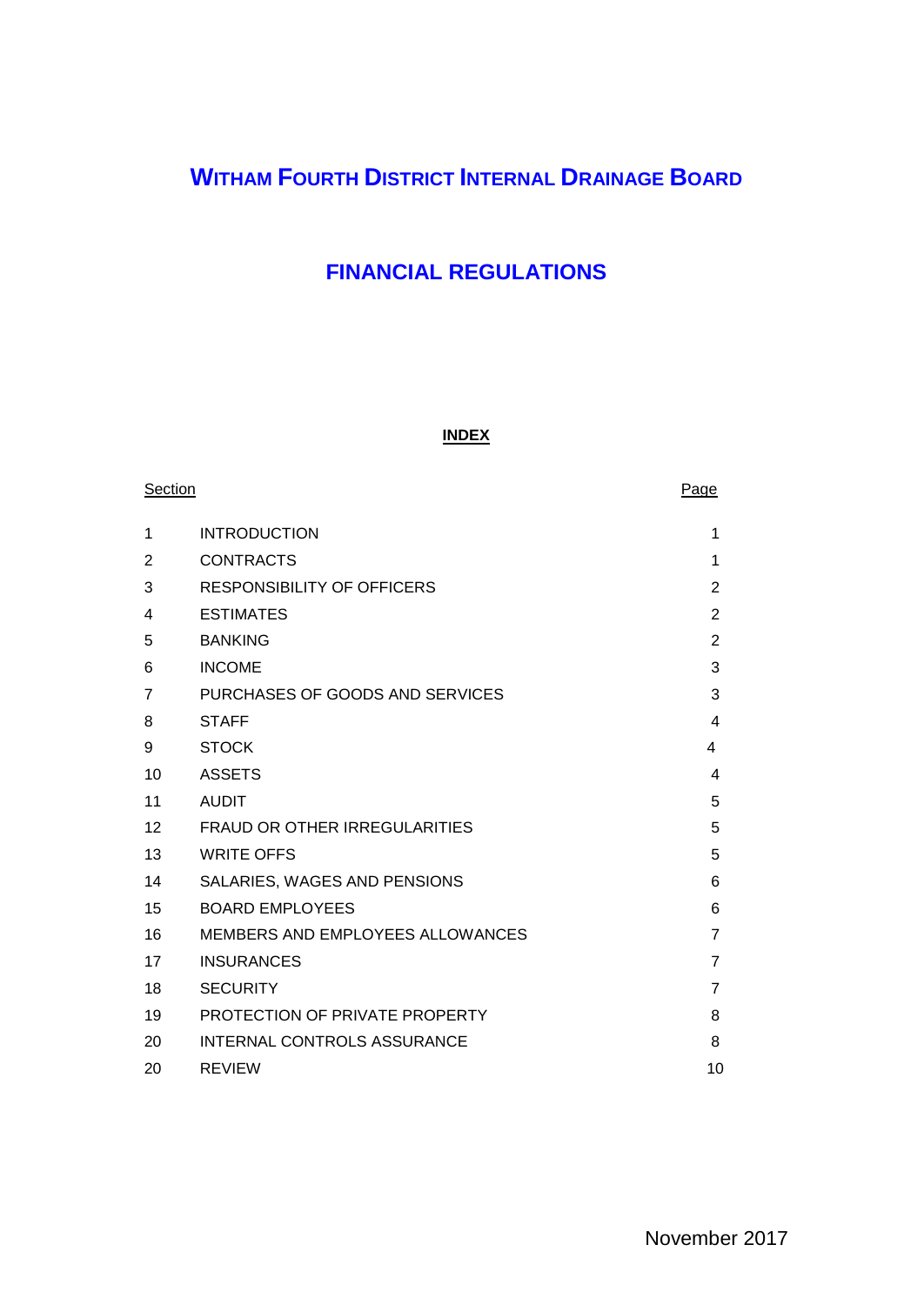#### 1. **INTRODUCTION**

- 1.1 These Financial Regulations are designed to ensure that the funds and assets of the Board are properly accounted for and controlled.
- 1.2 Any variation of these Regulations shall only be made by a resolution of the Board.
- 1.3 The Chief Executive/Finance Manager shall, where appropriate, prepare additional rules of procedure, supplementary to these Regulations, to ensure the maintenance of financial control and security.
- 1.4 The Chief Executive/Finance Manager shall be responsible for determining the format of the Board's accounting systems, annual Accounts and supporting records and shall ensure that the accounting systems determined by him are observed and that the accounts of the Board and supporting records are kept up to date
- 1.5 The Chief Executive/Finance Manager shall be responsible for maintaining an adequate and effective internal audit of the accounts of the Board.
- 1.6 The Chief Executive/Finance Manager shall ensure that the Board's annual Accounts are prepared as soon as possible after  $31<sup>ST</sup>$  March, and in accordance with the dates as set out in the Accounts and Audit Regulations 2003 (as amended).

#### 2**. CONTRACTS**

2.1 The following procedures shall be employed in connection with the procurement of goods and services:-

| Estimated Value of Goods / Services | Action to be taken              |
|-------------------------------------|---------------------------------|
| < £2.500                            | No quotation / tenders required |
| £2.500 - £10.000                    | Obtain 2 verbal quotations      |
| £10,000 and over                    | Obtain 3 written tenders        |

- 2.2 Tendering may be selective or open, although, whenever possible, selective tendering shall be used and tenders invited to reasonably ensure that the required number of tenders are actually received.
- 2.3 Where it is considered there are valid reasons for departing from the procedures in (2.1) above, the Board's approval shall be obtained.
- 2.4 Tenders shall be opened, not earlier than the closing date prescribed in the tender documents, in the presence of at least two of the following:- the Chief Executive/Finance Manager to the Board, the Engineering Manager and the Chairman or Vice Chairman to the Board or other suitable member. A declaration shall be signed to such effect by the persons present at the opening of the tender(s).
- 2.5 Where a tender is accepted other than the lowest, the Board's approval shall be obtained.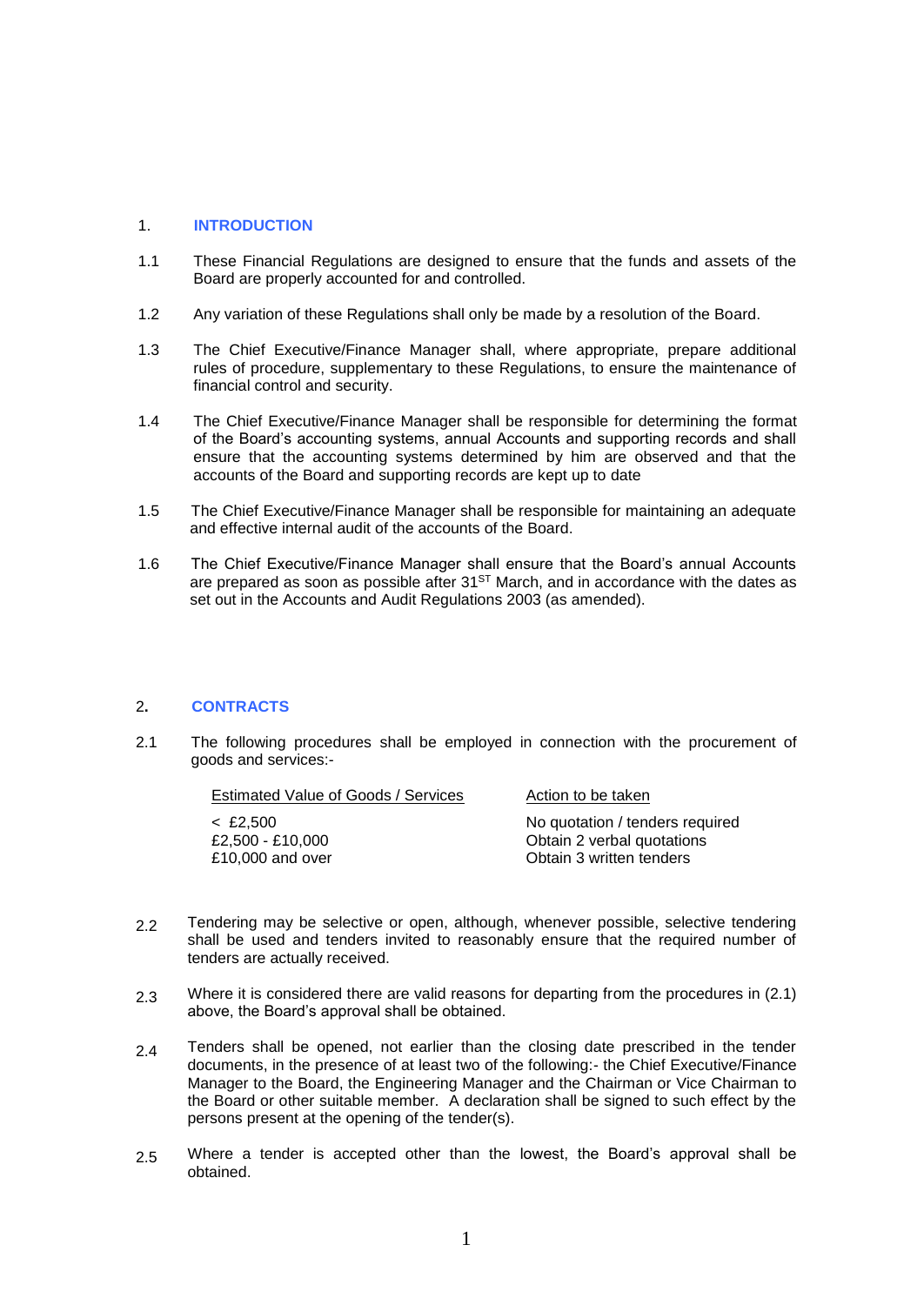#### 3. **RESPONSIBILITY OF OFFICERS**

3.1 All staff of the Board have a general responsibility for the security of the property of the Board for the avoidance of loss and for economy, efficiency and effectiveness in the use of resources.

#### 4. **ESTIMATES**

- 4.1 The Chief Executive/Finance Manager shall be responsible for the preparation of annual Estimates.
- 4.2 The Estimates should be determined at the commencement of each year – using the best information available.
- 4.3 The Estimates shall be approved by the Board each year in order that the rates and special levies can be determined.
- 4.4 The Chief Executive/Finance Manager shall be responsible for seeking reasons and causes for deviation from the Estimates and shall inform the Board of all material variances.
- 4.5 The Chief Executive/Finance Manager will report actual figures against estimates at every Board Meeting in order to keep Members appraised of the Board's financial affairs.

#### 5. **BANKING**

5.6

- 5.1 The Chief Executive/Finance Manager shall advise the Board's bankers in writing of the conditions under which each bank account shall be operated and which must be in the Board's name.
- 5.2 All payments shall be made by either cheque, BACS or direct debit and / or internet banking.

The main bank accounts will be operated on the following basis:-

All cheques will be signed by both the Chief Executive/Finance Manager and Engineering Manager.

5.3 Salaries and Wages will be paid by BACS and operated on the following basis:-

All BACS authorisations will be signed by the Chief Executive/Finance Manager.

- 5.4 All bank transfers to non-Board bank accounts shall be authorised by two signatories as in (2) above.
- 5.5 The Chief Executive/Finance Manager shall ensure that bank account balances are managed so as to produce maximum benefits for the Board, but only those banks listed on the Bank of England's approved list shall be used.
	- Any bank accounts operated but not covered by points (2) and (3) above shall be operated as for the main bank account (see (2)).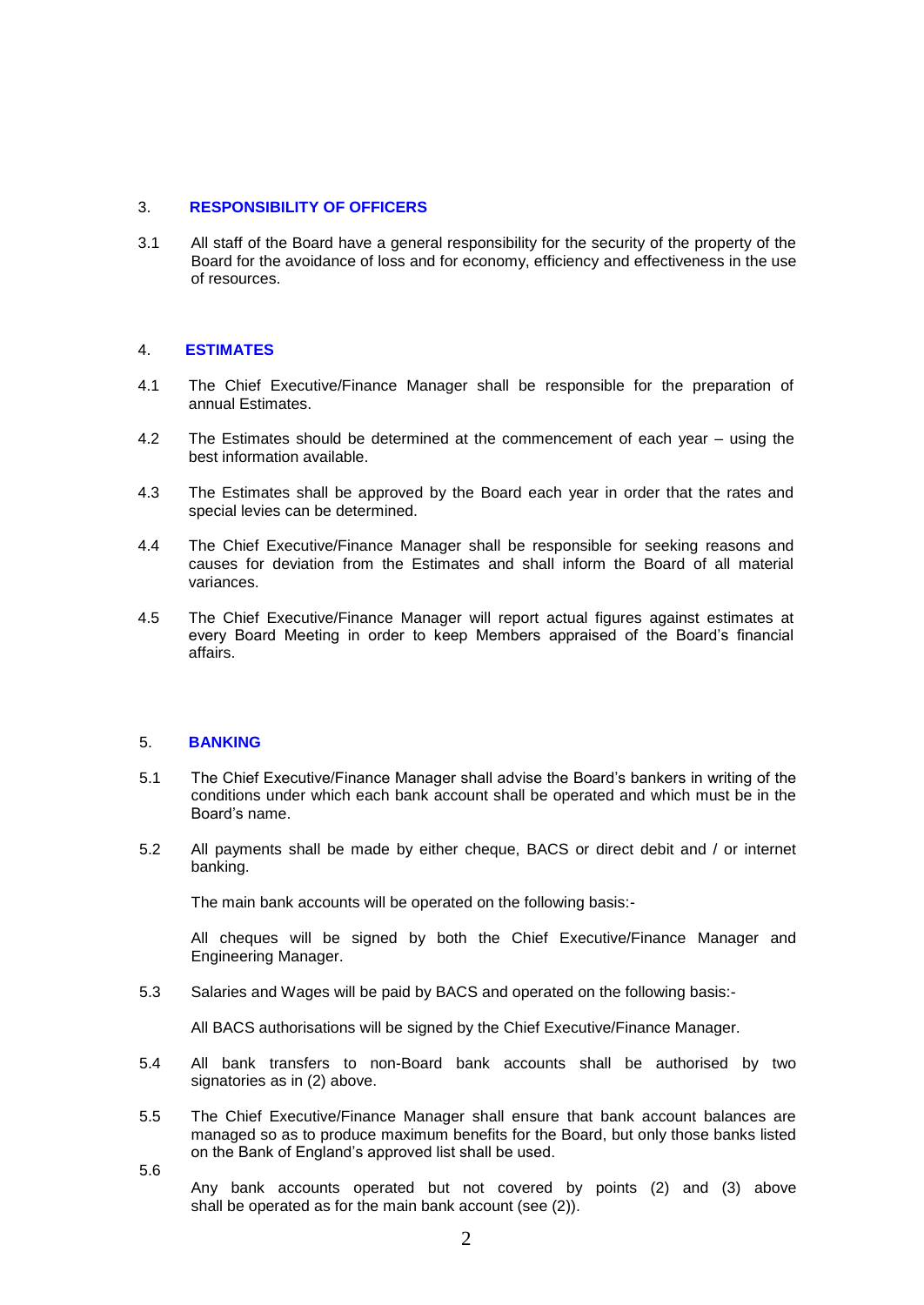## 6. **INCOME**

- 6.1 An official receipt shall be recorded for every sum received by the Board and must show:
	- a) Date of receipt
	- b) Amount received
	- c) Type of remittance
	- d) Reason for payment
- 6.2 Copies of all receipts issued by the cashier must be recorded in the Board's financial management software.
- 6.3 Board monies shall not be used for the encashment of private cheques.
- 6.4 All cheques, cash etc. received shall be banked at least weekly. Disbursements shall not be made from cash received. Banking shall be daily when unusually large sums are received.
- 6.5 Keys to safes, cash boxes etc. shall only be available to designated officers.
- 6.6 The Chief Executive/Finance Manager shall be responsible for ensuring that all monies received are properly brought to account in the Board's accounting records.
- 6.7 Any debts not recoverable should only be written off with the Board's approval if over £100.

# 7. **PURCHASES OF GOODS AND SERVICES**

- 7.1 The Chief Executive/Finance Manager to the Board shall have the authority to effect the purchase of goods and services up to the value of £10,000 and the ordering of general repairs to the Board's assets up to the value of £10,000.
- 7.2 The Chief Executive/Finance Manager to the Board shall seek the Chairman of the Board's authority to effect the purchase of goods and services over the value of £10,000. This excludes purchase of stock and fuel which regularly exceeds £10,000.
- 7.3 For all goods and services with a value of £20,000 and over, the Board's approval shall be obtained prior to the purchase being effected.
- 7.4 The requirement under Financial Regulation 7.3 may be dispensed with if the goods or services are required urgently such that it would not be feasible or practical to obtain the Board's approval. In such cases, the Chairman's approval shall be obtained and later ratified by the Board.
- 7.5 It shall be the duty of the Chief Executive/Finance Manager to ensure that goods and services in excess of £100 are ordered on the official order forms and are necessary for the efficient working of the Board's operations.
- 7.6 All invoices for payment shall be examined, coded and approved by the person responsible for the order and certified by the Chief Executive/Finance Manager and /or the Engineering Manager.
- 7.7 See Section B "Contracts" for further Financial Regulations in connection with the purchase of goods and services.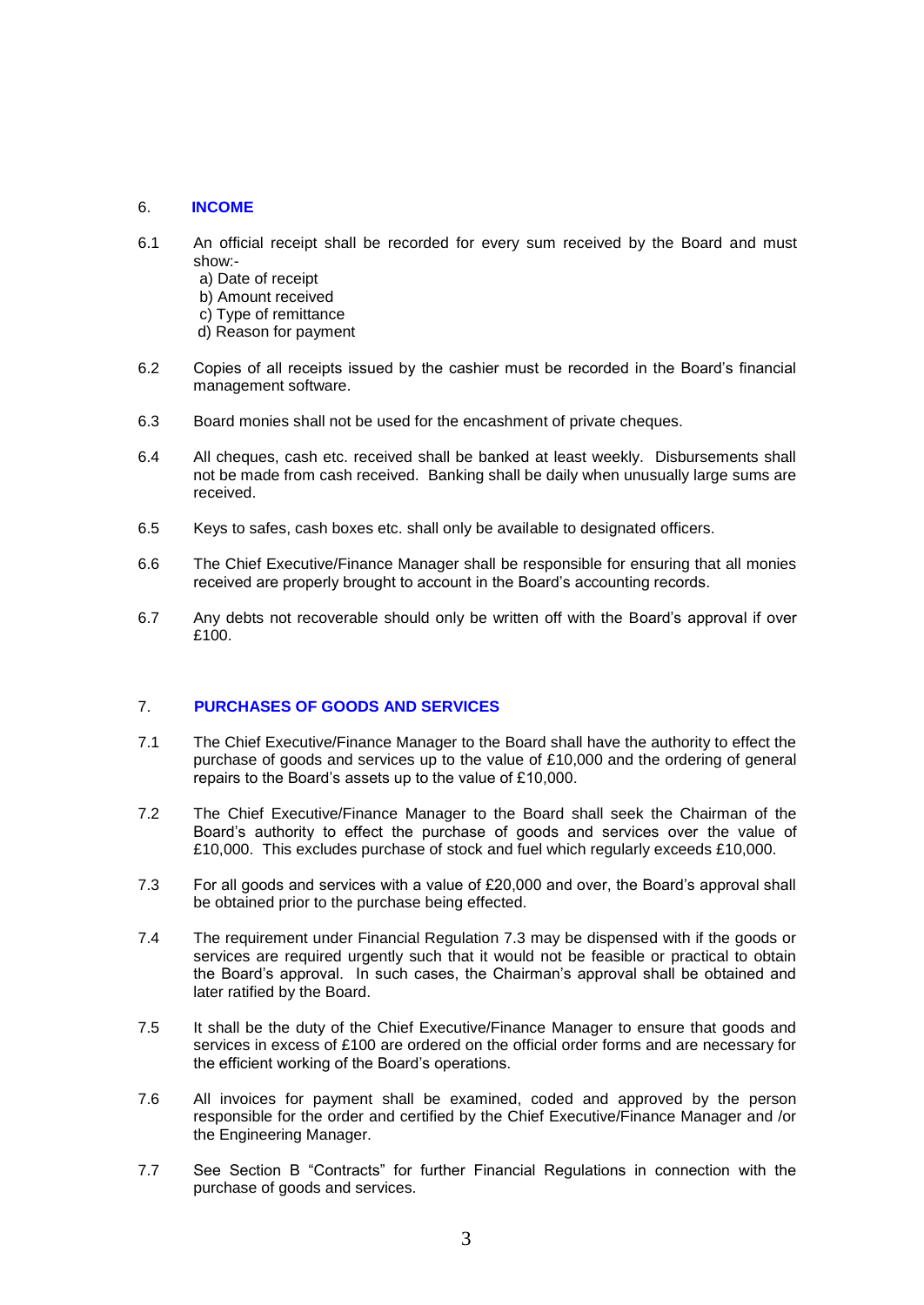#### 8. **STAFF**

- 8.1 The Board's approval shall be required for the employment of additional permanent staff.
- 8.2 The Chief Executive/Finance Manager shall have authority to employ additional temporary staff, provided the revenue consequences are contained within the current annual Estimates.
- 8.3 All time records and other pay records shall be in a form approved by the Chief Executive/Finance Manager and shall be certified and submitted in accordance with his instructions.
- 8.4 The Chief Executive/Finance Manager shall be responsible for the proper compilation of the payroll and for the final determination of pay.

## 9. **STOCK**

- 9.1 Stock records shall be in such a form and shall comply with such systems of control as the Chief Executive/Finance Manager shall approve.
- 9.2 All goods received shall be checked as regards quantity and / or weight and inspected as to quality and specification. A delivery note shall be obtained from the supplier, wherever possible, and signed by the person receiving the goods.
- 9.3 All goods issued from stock shall be properly accounted for and recorded.
- 9.4 All breakages and losses of goods held in stock shall be recorded and reported to the Chief Executive/Finance Manager to take appropriate action.
- 9.5 There shall be a physical check of all items in stock at least once a year and the stock taking records shall be signed by the responsible persons.

#### 10. **ASSETS**

- 10.1 All assets over £5,000 (per ADA guidance) in value owned by the Board shall be accounted for in an asset register maintained by the Chief Executive/Finance Manager. The asset register shall reflect additions and disposals of assets and record the cost or valuation of the assets.
- 10.2 At least once a year, the Chief Executive/Finance Manager shall prove the accuracy of the asset register with a physical inspection of the Board's assets.
- 10.3 The asset register shall be placed before the Board for inspection at the earliest opportunity following the completion of the annual Accounts.
- 10.4 Any sale of Board assets will be disposed of through competitive Tender where the value of the asset exceeds £500.
- 10.5 Tenders shall be dealt with in accordance with section 2.4.
- 10.6 Where a Tender is accepted, other than the highest, Board approval shall be obtained.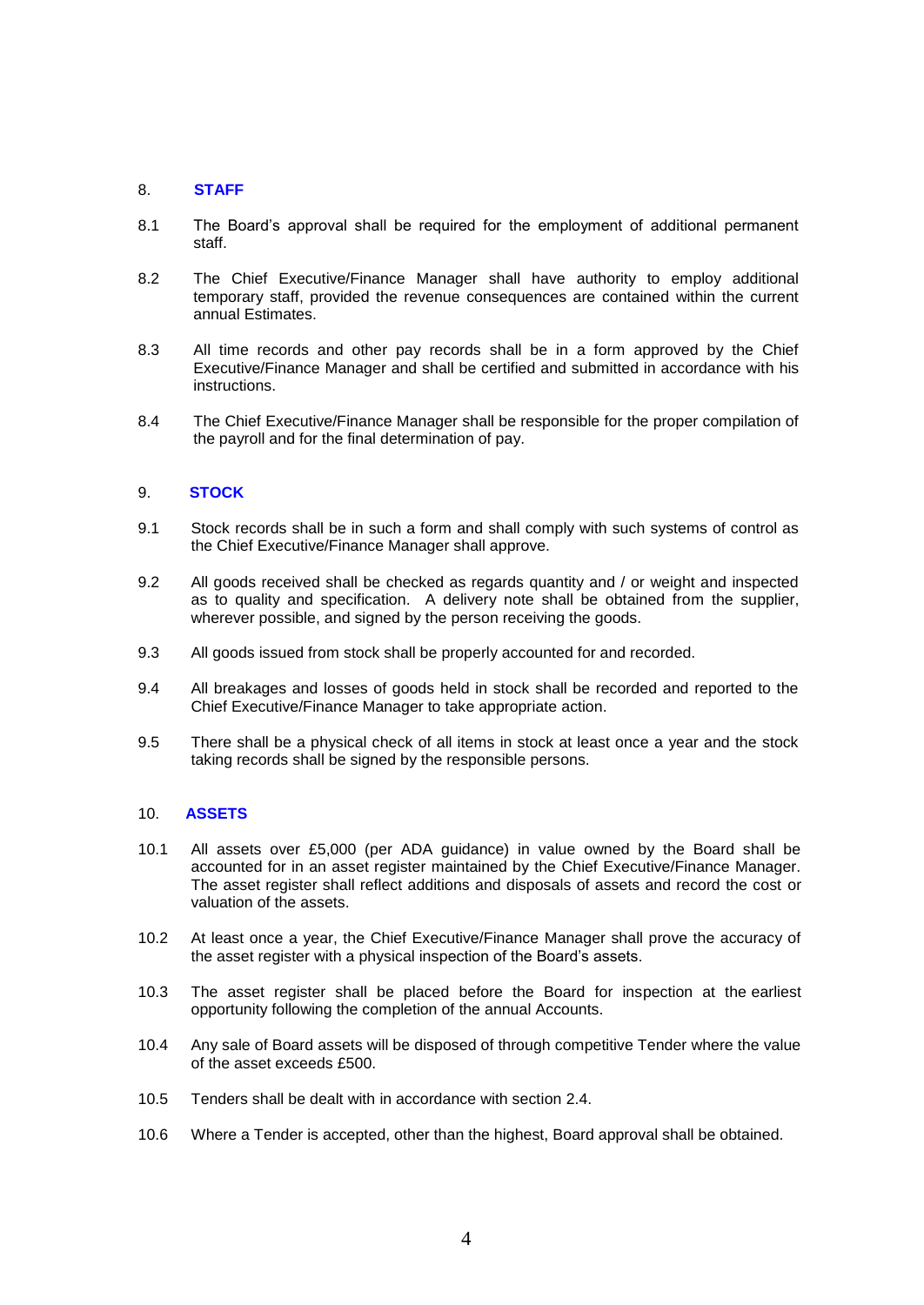# 11. **AUDIT**

- 11.1 As a requirement of the Accounts and Audit Regulations 2003 (as amended) the Chief Executive/Finance Manager shall arrange for an internal audit of accounting, financial management and other operations of the Board to take place. This audit will be undertaken by an external person qualified to perform this function.
- 11.2 Authority of Internal Audit

Auditors are authorised to:

- a) Access/enter at all reasonable times any Board premises or land
- b) Have access to all assets, records, documents, minutes, correspondence and control systems relating to any aspect of the Board
- c) Require and receive any information and explanation considered necessary concerning any matter under examination
- d) Require any employee of the Board to produce or account for cash, stores or any other Board asset under his or her control
- e) Request access to records belonging to third parties, such as contractors or partners
- f) Have full and free access to all Officers, Members and Committees
- g) Allocate resources, set frequencies, select subjects, determine scope of work, and apply the techniques required to accompany audit objectives

Auditors are not authorised to:

- a) Perform any operational duties for the Board, unless in exceptional circumstances where specific approval is given by the Chief Executive/Finance Manager
- b) Initiate or approve accounting transactions
- c) Direct the activities of any Board employee, except to the extent such employees have been appropriately assigned to assist the Internal Auditor.
- 11.3 In addition all employees' of the Board are required to assist the External Auditor, or his/her authorised representative, in the performance of his/her duties under the Audit Commission Act 1998.

#### 12. **FRAUD OR OTHER IRREGULARITIES**

12.1 Employees and Members should refer to separate policies i.e :

FRAUD AND CORRUPTION POLICY WHISTLEBLOWER POLICY

#### 13. **WRITE OFFS**

- 13.1 The Chief Executive/Finance Manager shall have the authority to write off the following:-
	- (a) any debt under Officer Delegated Powers (see 6.7 above)
		- (b) damaged or stolen goods for which it is not considered that the Board may make a valid insurance claim, where those goods do not form part of a stock account.
	- (c) surplus goods and materials.
	- (d) goods, vehicles or materials that are considered to have no material value due to deterioration or obsolescence.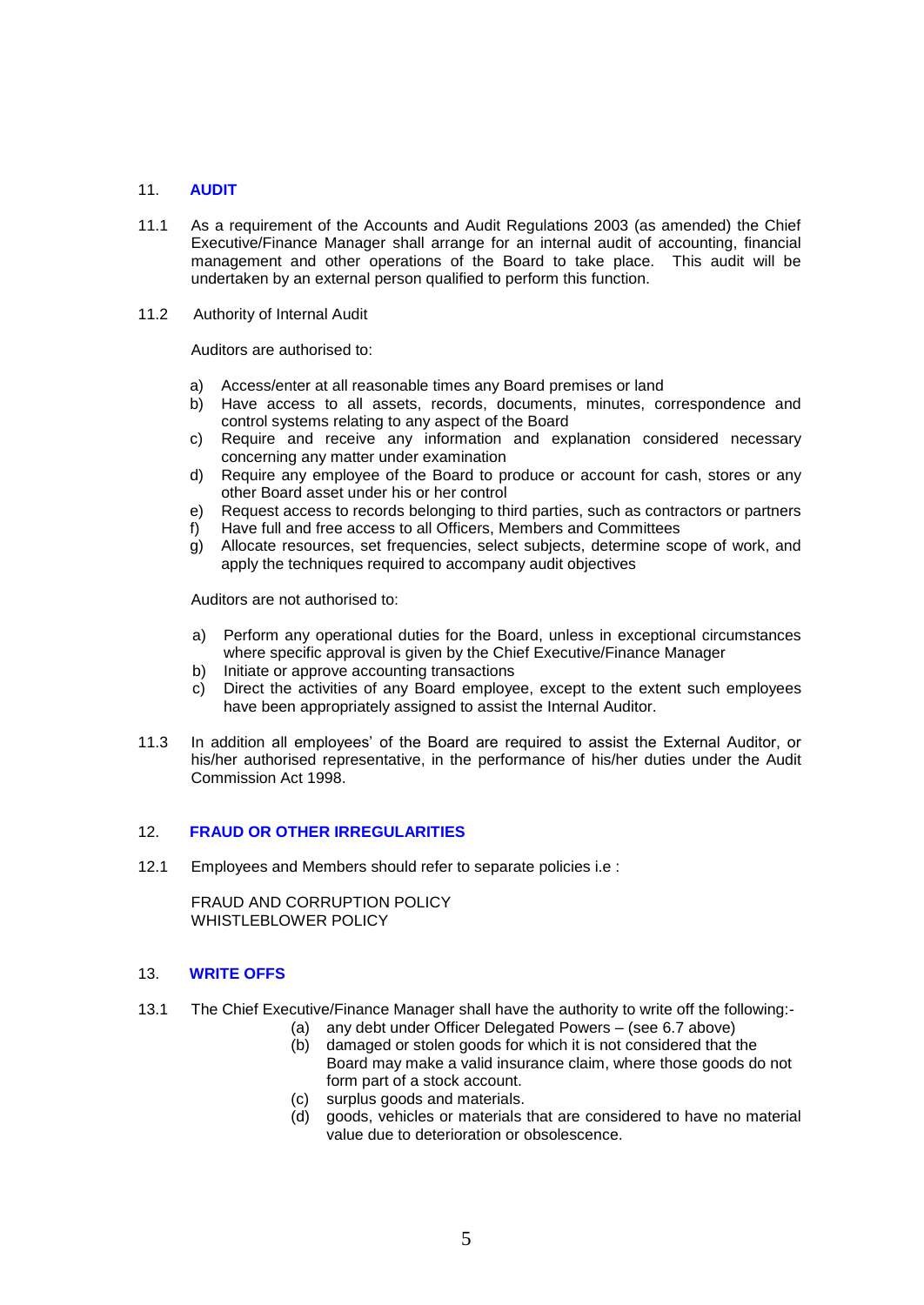- 13.2 Responsible officers shall inform the Chief Executive/Finance Manager of any item under 13.1 (b)  $-$  (d) above that they consider should be written off together with:
	- details of the item or debt to be written off
	- the circumstances necessitating the write off
	- the reasons why he/she considers that the debt is irrecoverable or that
	- no proceeds on sale would accrue to the Board.
- 13.3 Where any items to be written off do constitute part of a stock account, the procedures for recording the write off within the Board's accounts and the method of disposing of the goods shall be approved by the Chief Executive/Finance Manager. The Chief Executive/Finance Manager shall then make the appropriate adjustments to accounting records.

## 14. **SALARIES, WAGES AND PENSIONS**

- 14.1 All new appointments shall be approved by the Board, and will be made in accordance with the local grading structure and scales of pay.
- 14.2 The payment of all salaries, wages, Local Government Superannuation Scheme pensions, compensation and other emoluments to all present or former employees shall be made by the Chief Executive/Finance Manager or under arrangements controlled by him.
- 14.3 Each responsible officer shall notify the Chief Executive/Finance Manager immediately, and in the form prescribed by him, of all matters affecting such payments, and in particular:-
	- resignations, dismissals, suspensions, secondments and transfers
	- absences from duty for sickness, unpaid leave or other reason, but not normal leave
	- changes in remuneration, other than pay awards and agreements of general application
	- information necessary to maintain records of service for superannuation, income tax, national insurance and the like.
- 14.4 Time records or other pay documents shall be in a form prescribed or approved by the Chief Executive/Finance Manager and shall be certified in writing by or on behalf of the responsible officer. The documents must be approved by the Chief Executive/Finance Manager in order to satisfy his obligations under taxation legislation.
- 14.5 The Chief Executive/Finance Manager, unless determined otherwise by the Board, shall be responsible for operating the private use of the Board's vehicles and shall be notified by the responsible officer of any financial adjustments to be made to salaries in respect of employees' Contributions.

#### 15. **BOARD EMPLOYEES**

15.1 All employees must comply with the approved EMPLOYEES CODE OF CONDUCT POLICY.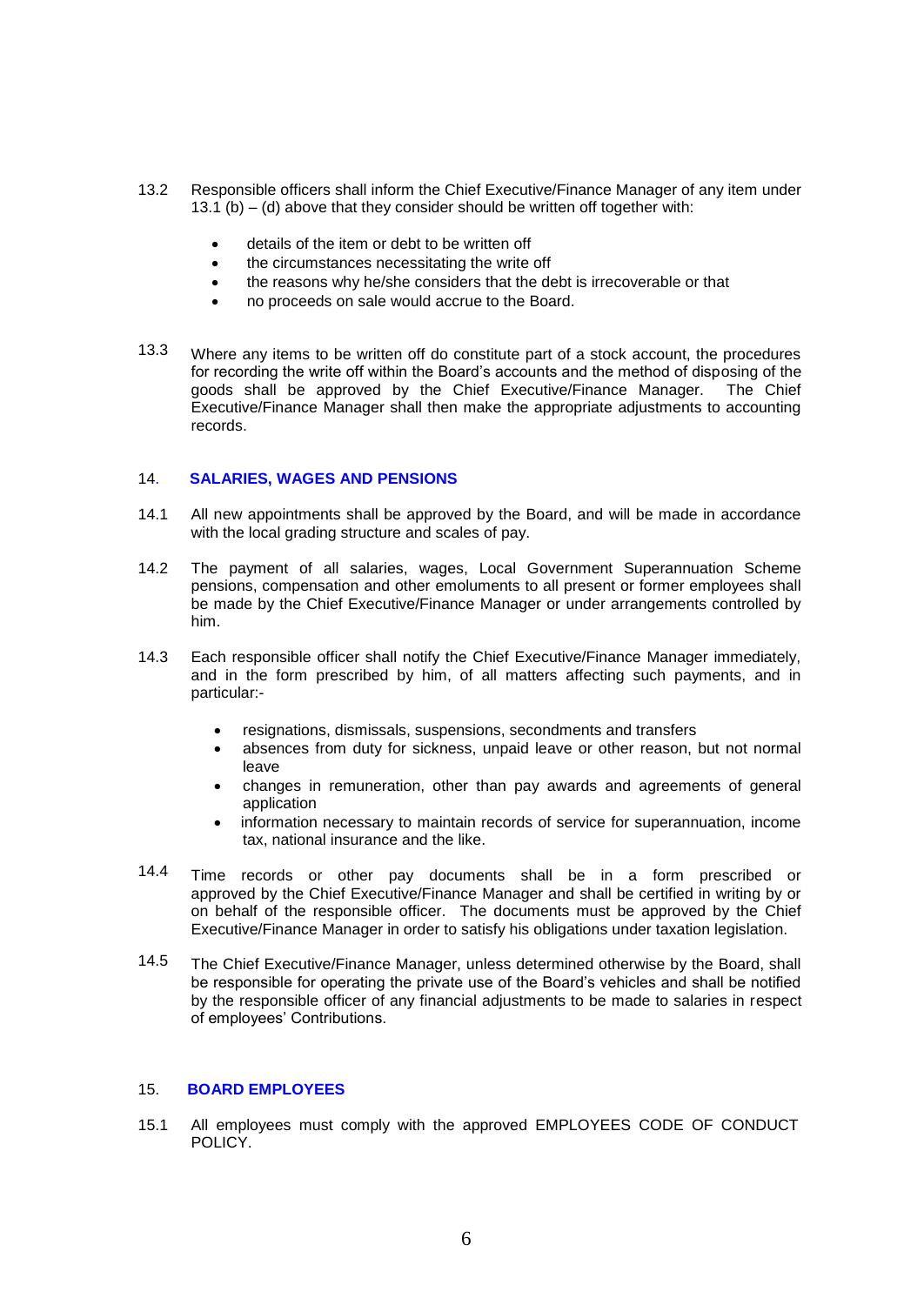#### 16. **MEMBERS' AND EMPLOYEES' ALLOWANCES**

- 16.1 All staff claims for payment of car allowances, subsistence allowances, travelling and any other incidental expense shall be submitted as required duly certified, in a form approved by the Chief Executive/Finance Manager.
- 16.2 The certification by or on behalf of the responsible officer shall imply that the certifying officer is satisfied that the journeys were authorised, the expenses properly and necessarily incurred and that the allowances are properly payable by the Board.
- 16.3 An officer shall not certify a claim form made payable to him/herself.
- 16.4 Claim forms submitted more than six months after the expenditure has been incurred shall be paid only on the approval of the Chief Executive/Finance Manager.
- 16.5 Payments to Members, (including co-opted Members of the Board or its Committees), who are entitled to claim travelling or other allowances will be made by the Chief Executive/Finance Manager upon receipt of the completed prescribed form.

#### 17. **INSURANCES**

- 17.1 The Chief Executive/Finance Manager shall, in consultation with the responsible officer, initiate all insurance cover and negotiate all claims in consultation with other officers where necessary.
- 17.2 Responsible officers shall promptly notify the Chief Executive/Finance Manager of all new risks, properties or vehicles needing to be insured, and of any disposals or alterations affecting existing insurances.
- 17.3 Responsible officers shall notify the Chief Executive/Finance Manager of any loss, liability or damage or any event likely to lead to a claim on any Board policy, and shall where appropriate notify the police of the relevant circumstances.
- 17.4 All employees of the Board shall be included in a suitable fidelity guarantee insurance.
- 17.5 The Chief Executive/Finance Manager shall annually, or at such other period as he considers necessary, review all insurances held by the Board in consultation with other responsible officers as appropriate.
- 17.6 Responsible officers shall consult the Chief Executive/Finance Manager in respect of the terms of any indemnity which the Board is requested to give.
- 17.7 Subject to the agreement of the Chief Executive/Finance Manager, the responsible officer shall inspect insurance policies of contractors for building, construction or engineering works to ensure as far as possible that all necessary cover has been taken out.

#### 18. **SECURITY**

18.1 Each responsible officer is responsible for maintaining proper security at all times for all buildings, stores, paint, vehicles, equipment, cash, documents and information under his/her control. Each responsible officer shall consult the Chief Executive/Finance Manager in any case where security is thought to be defective or where it is considered that special security arrangements may be needed.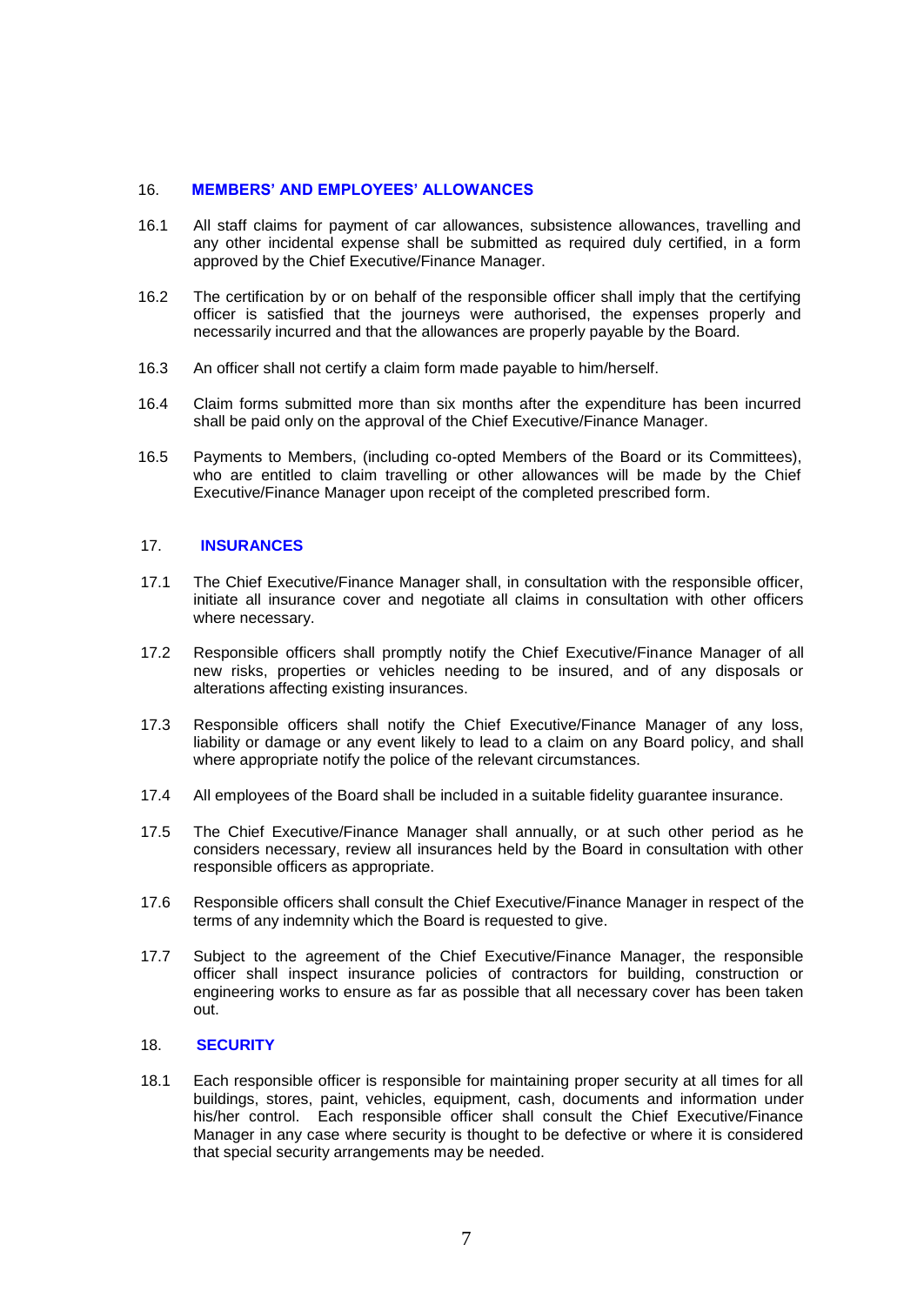- 18.2 All officers of the Board have a duty to comply with the requirements of the Data Protection Act 1984 and any amending legislation. Responsible officers shall ensure that staff are aware of their responsibilities under this legislation through the provision of suitable training and the circulation of relevant information on the subject.
- 18.3 Maximum limits for cash holdings of £1,000 should not be exceeded without the knowledge of the Chief Executive.
- 18.4 Keys to safes and similar receptacles are to be secured by those responsible at all times. A list of such key holders shall be supplied to the Chief Executive/Finance Manager. Where keys are transferred between staff, the new recipient assumes responsibility. The loss of any keys must be reported immediately to the Chief Executive/Finance Manager. **(List O/S)**

#### 19. **PROTECTION OF PRIVATE PROPERTY**

- 19.1 Each responsible officer shall notify the Chief Executive/Finance Manager of any case where steps are necessary to prevent or mitigate loss or damage of moveable property.
- 19.2 The Board shall not be liable for accidental loss or damage to the personal possessions which employees' use whilst on Board business that are not included under the Board's Insurance Policies.
- 19.3 All recovered valuables such as jewellery, watches and other small items of a similar nature and documents of title shall be recorded and kept under safe custody as directed by the Chief Executive/Finance Manager who will report the matter to the Police. Items not claimed shall be determined to be the Board's property, and be disposed of in a manner approved by Chief Executive/Finance Manager.
- 19.4 In the event of theft of personal items from staff, a full report shall be made by the affected employee as soon as the theft has been discovered. All such incidents shall be recorded and investigated. Where possible, the Chief Executive/Finance Manager or responsible officer shall make appropriate recommendations to improve security.

#### 20 **INTERNAL CONTROLS ASSURANCE**

20.1 Policy

The Board's policy is to rely on an external review of Internal Controls to give the Board assurance that the Internal Controls set out in the Financial Regulations are being followed by the Board's officers. In 2010, the Board appointed an internal auditor (David Gowing), who has considerable experience working in internal audit at a large local authority. He also provides Internal Audit Services to most other Boards in Lincolnshire.

In addition, a Governance and Risk Committee (GRC) was set up in 2010 to deal with such matters, including the work of the Internal Auditor. In 2012, the Internal Auditor carried out a review of the Board in response to the Caldicott & Wentlooge PIR and concluded that the Board was compliant with the governance issues raised in this report.

In order to ensure that any areas of concern are addressed, the Board reviews a copy of the Internal Auditor's report for each year together with the Management Action Plan delivering any changes required.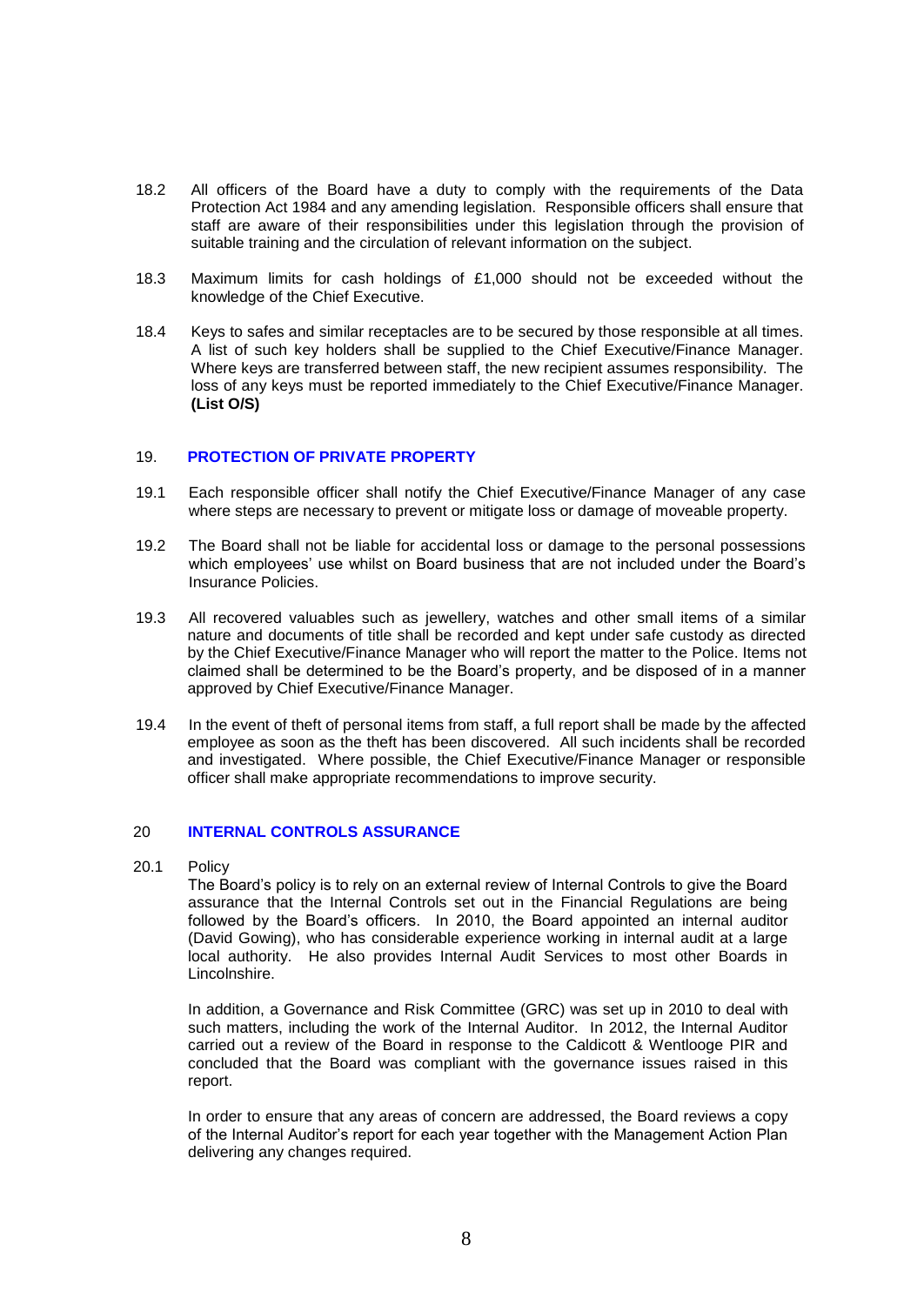The Board have received an Internal Audit Report which gave an "adequate assurance" conclusion in each year since 2010/11 and they are confident that the GRC and the Internal audit work will ensure that this continues.

Details of the Internal Control Strategy employed by the Internal Auditor and relied upon by the Board is shown below:

# **20.2 INTERNAL AUDIT STRATEGY**

This Audit Strategy is designed to be a high level statement of how the Internal Audit Service will be delivered and developed.

Internal audit is an independent, objective assurance and pro-active consulting service designed to add value and improve the Board's operations. It provides an independent and objective opinion to the Board on the control environment that comprises risk management, control and governance.

The Accounts and Audit Regulations 2011 state that the Board is responsible for ensuring the financial management of the organisation is adequate and effective and that the Board has sound systems of internal control which facilitate the effective exercise of their functions (including risk management). The Board should conduct a review, at least once a year, of the effectiveness of its systems of internal control. The Regulations also require that following the review, the Board must approve an annual governance statement, prepared in accordance with proper practices in relation to internal control. The Internal Audit Service is a key independent and objective source of assurance for the Board.

The authority of Internal Audit is included within Financial Regulations.

#### **20.3 RESOURCES**

The Internal Audit Service is to be provided by an external contractor, appointed by the Board, who is an experienced and qualified internal auditor.

## **20.4 AREAS OF WORK**

All internal audit work will be undertaken with due regard to the Governance and Accountability in Internal Drainage Boards – a Practitioners' Guide and the CIPFA Code of Internal Audit Practice in Local Government.

The annual audit plan will be devised through discussions and agreement with the Chief Executive, Board Members and the External Auditor.

The following paragraphs describe the main areas of audit work. The work concentrates on assurance and risk-based audits, traditional probity checks, assistance with risk management and provision of advice.

#### **Assurance Audits**

Financial systems are to be reviewed to provide assurance to the Board and for the annual return. Where appropriate probity audits will be undertaken and the propriety, accuracy and recording of transactions sample tested. A risk based approach will be adopted so detailed checking of all systems and transactions will not be undertaken.

#### **Risk Management**

The risk register will be used to determine the main areas of audit. If the risk register is not fully developed assistance will be given if required to complete an operational document. This approach offers flexibility to address the Board's risks as they arise